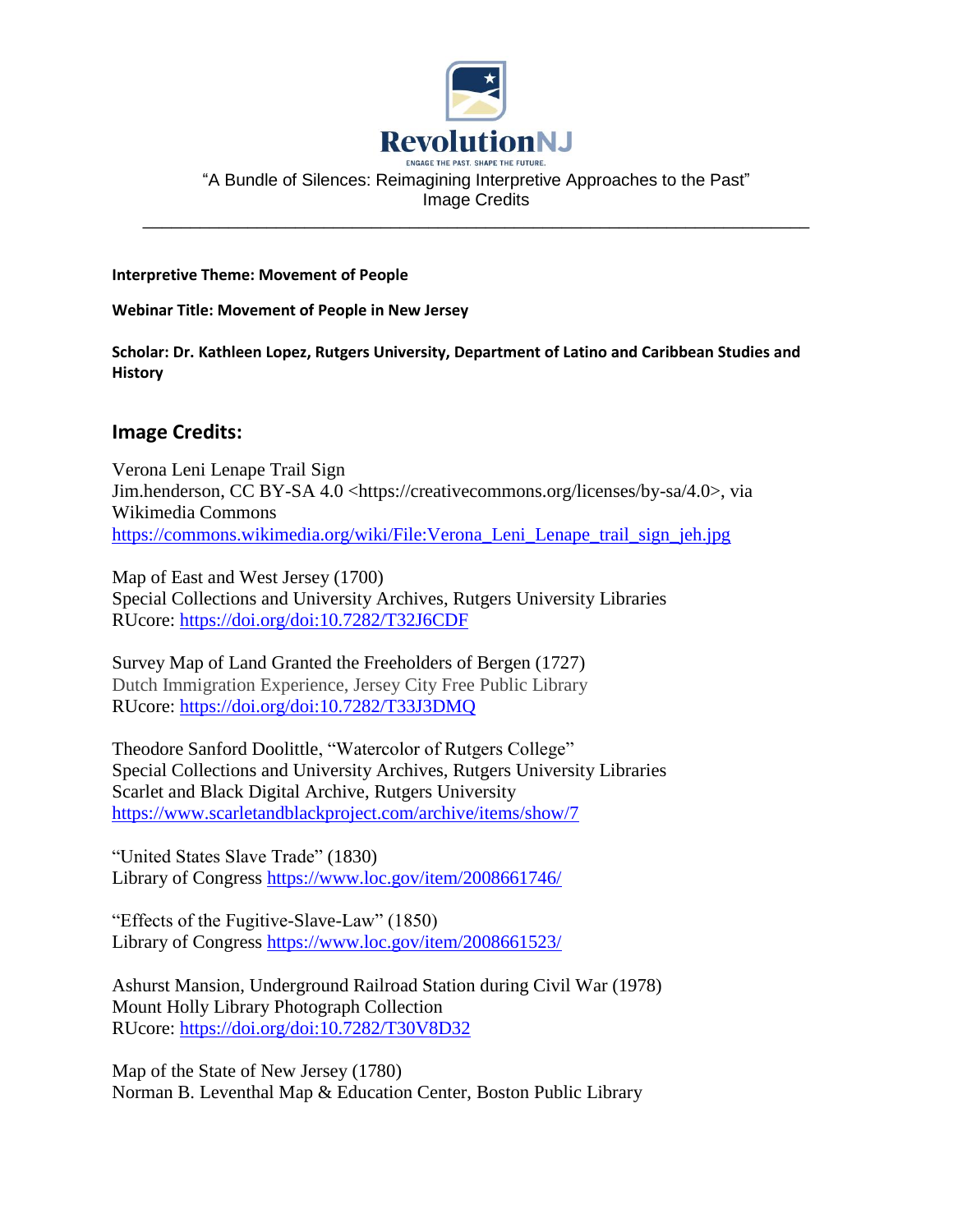<https://collections.leventhalmap.org/search/commonwealth:q524n952q>

"God Save America: A Grand National Ode in Honor of the Glorious Anniversary of American Independence" (1835) Library of Congress<https://www.loc.gov/item/2008661270/>

Map of New Jersey (1806) Norman B. Leventhal Map & Education Center, Boston Public Library <https://collections.leventhalmap.org/search/commonwealth:3f4630852>

"The Lament of the Irish Emigrant: A Ballad" (ca. 1842) Library of Congress<https://www.loc.gov/item/2004671399/>

"Home of Paterson Silk Machinery Exchange" (1994) Working in Paterson Project Collection Library of Congress<https://www.loc.gov/item/afcwip000249/>

Map of Newark (1879) Library of Congress <https://www.loc.gov/item/2011593697/>

*American Patriot* (1852) Library of Congress <https://www.loc.gov/item/2008661538/>

"Uncle Sam's Youngest Son, Citizen Know Nothing" (ca. 1854) Library of Congress <https://www.loc.gov/item/2003689281/>

"The Propagation Society. More Free Than Welcome" (ca. 1855) Library of Congress <https://www.loc.gov/item/2003656589/>

"New York. Welcome to the Land of Freedom. An Ocean Steamer Passing the Statue of Liberty: Scene on the Steerage Deck," *Frank Leslie's Illustrated Newspaper* (July 2, 1887) Library of Congress <https://www.loc.gov/item/97502086/>

"The Emigrants Farewell. Abschied der auswanderer" (1883) Library of Congress <https://www.loc.gov/item/2013646644/>

"Greek Immigrants Embarking in Small Boat for Steamer for America. Patras, Greece" (1910) Library of Congress<https://www.loc.gov/item/2003680488/>

Italian Immigrant Family at Ellis Island (ca. 1910) Library of Congress <https://www.loc.gov/item/97501656/>

Concetta Zuccarello Cooking in the Family Kitchen on Bloomfield Avenue (1910) Collection: New Jersey Historical Society RUcore: <https://doi.org/doi:10.7282/T3251KS5>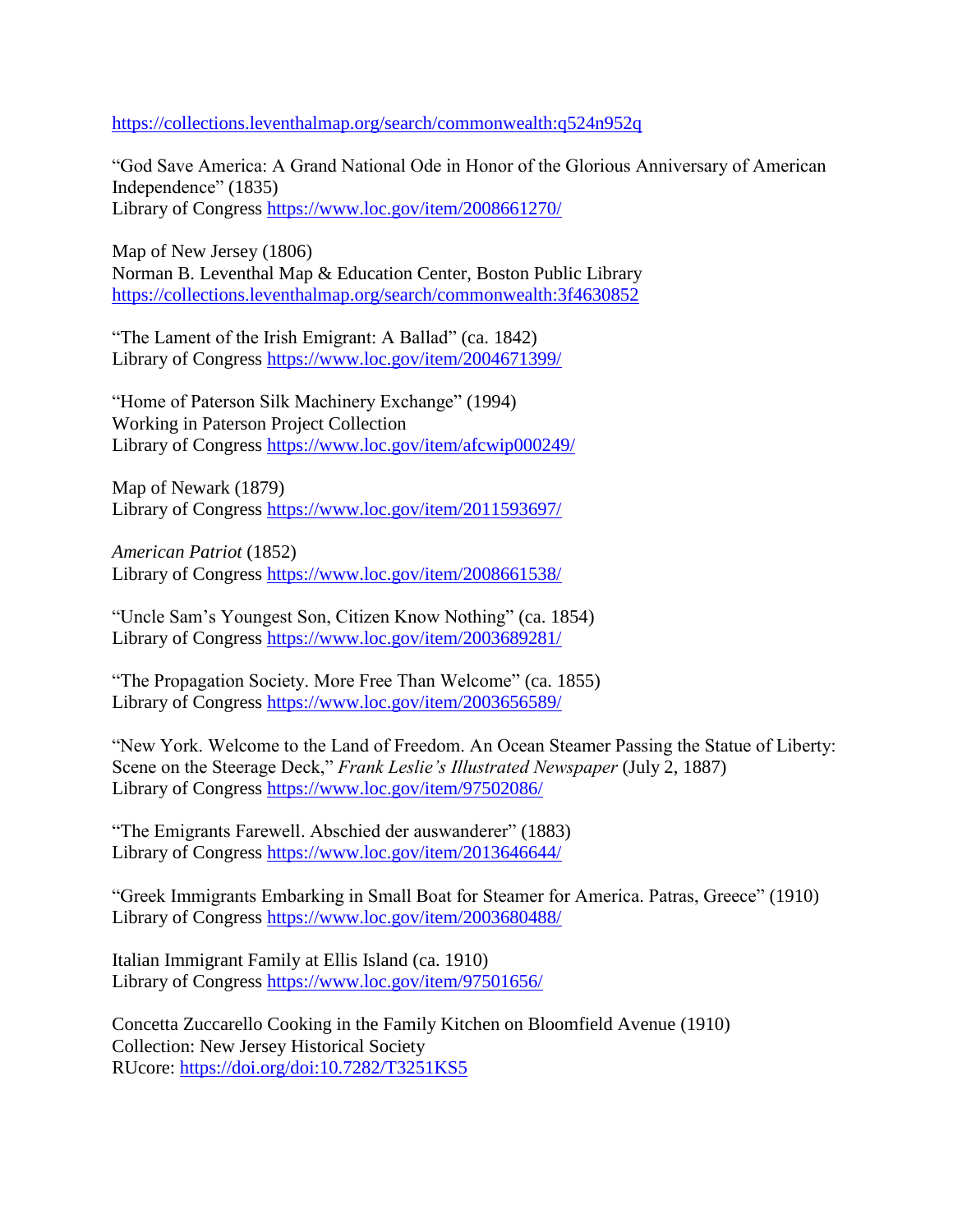Immigrants at Battery Park, New York (ca. 1900) Library of Congress <https://www.loc.gov/item/2016808720/>

View of Ellis Island, New York Harbor, Immigration Station (1891) Library of Congress <https://www.loc.gov/item/2005693139/>

Statue of Liberty and Ellis Island Photo by Matthew Daniels on Unsplash [https://unsplash.com/@matthew\\_daniels](https://unsplash.com/@matthew_daniels)

"On Board an Emigrant Ship. The Breakfast Bell" (1884) Library of Congress <https://www.loc.gov/item/2005680795/>

Landing at Ellis Island (1902) Library of Congress <https://www.loc.gov/item/97501086/>

Immigrants Walking Across Pier, Ellis Island (1909-1932) Library of Congress <https://www.loc.gov/item/91482188/>

Italian Class Receiving Instruction in English and Citizenship, Newark YMCA (ca. 1920-1930) Library of Congress<https://www.loc.gov/item/93513665/>

Newark Chinatown Classroom (1922) *Newark Evening News* Newark Picture Collection, The Newark Public Library [https://digital.npl.org/islandora/object/newarkpictures%3Ac59c03e1-87fb-4a9a-b0fd-](https://digital.npl.org/islandora/object/newarkpictures%3Ac59c03e1-87fb-4a9a-b0fd-39c2742c810a)[39c2742c810a](https://digital.npl.org/islandora/object/newarkpictures%3Ac59c03e1-87fb-4a9a-b0fd-39c2742c810a)

"The Only One Barred Out," *Frank Leslie's Illustrated Newspaper* (April 1, 1882) Library of Congress <https://www.loc.gov/item/2001696530/>

"Where the Blame Lies," *Judge* (April 4, 1891) Grant E. Hamilton, Artist Library of Congress<https://www.loc.gov/item/97515495/>

Textile Workers, 1921 American Labor Museum/Botto House National Landmark Collection RUcore: <https://doi.org/doi:10.7282/T3DJ5D40>

Intersection of Broad and Market Streets (1929) *Newark Evening News* Newark Picture Collection, The Newark Public Library [https://digital.npl.org/islandora/object/newarkpictures%3A3fa15813-4cb8-4125-b155-](https://digital.npl.org/islandora/object/newarkpictures%3A3fa15813-4cb8-4125-b155-182a12ddf309) [182a12ddf309](https://digital.npl.org/islandora/object/newarkpictures%3A3fa15813-4cb8-4125-b155-182a12ddf309)

New Jersey Farm Life (1938)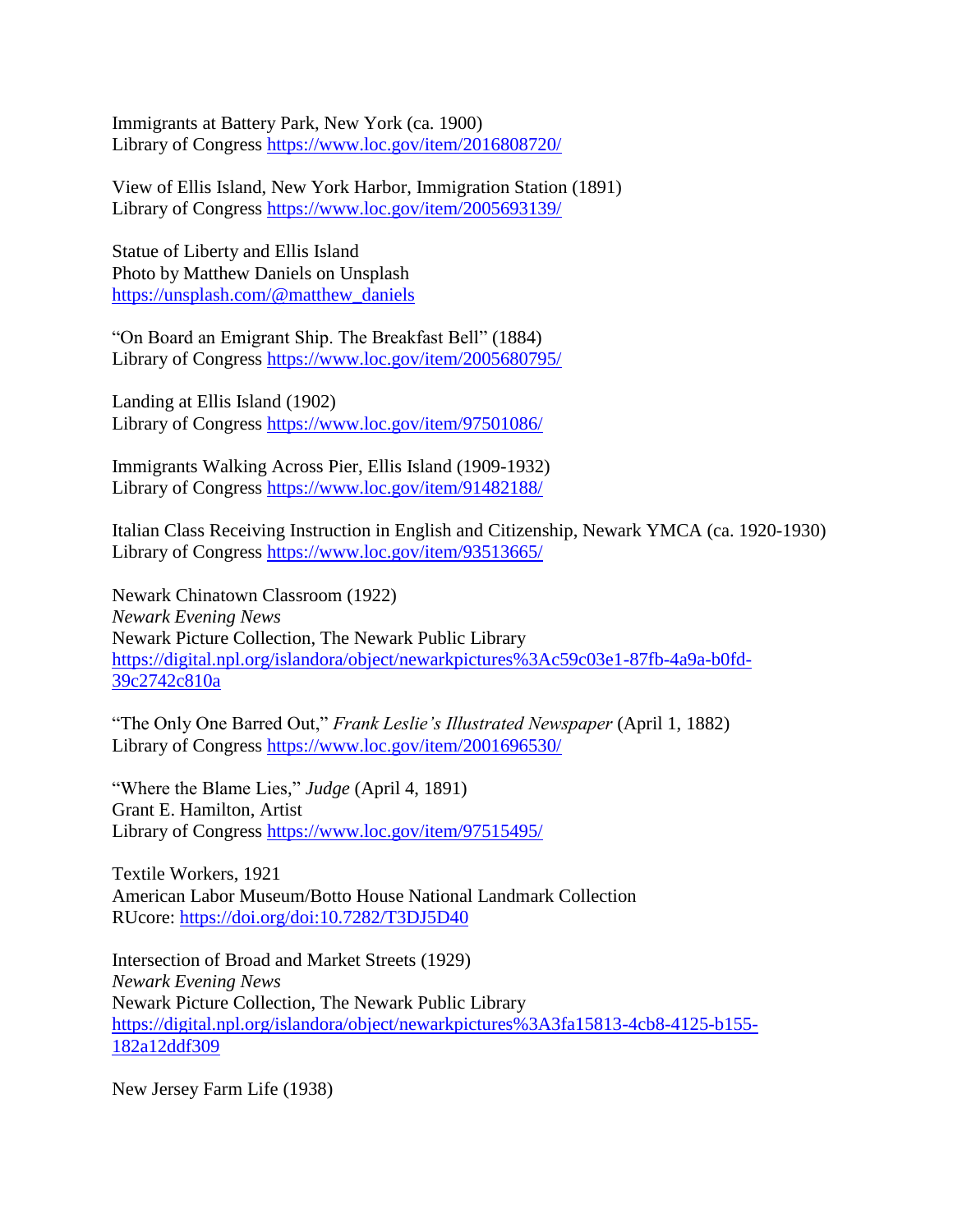John Albok Collection, American Hungarian Foundation RUcore: <https://doi.org/doi:10.7282/T38C9XQC>

Advertisement for Butler (1916) George Teasdell, "COLORED Industrious gentleman...desires a position as a butler," *Scarlet and Black Digital Archive – Rutgers* <https://www.scarletandblackproject.com/archive/items/show/386>

Advertisement for Lunch Room Worker (1918) Mrs. Gibb, "WANTED—Colored girl for lunch room work," *Scarlet and Black Digital Archive – Rutgers* <https://www.scarletandblackproject.com/archive/items/show/392>

Surgeons at Community Hospital, Newark Federal Writer's Project, 1930s The Newark Public Library [https://digital.npl.org/islandora/object/newarkpictures%3Ad9dfc22a-8d70-41f7-b4ec](https://digital.npl.org/islandora/object/newarkpictures%3Ad9dfc22a-8d70-41f7-b4ec-fea18bc42dae)[fea18bc42dae](https://digital.npl.org/islandora/object/newarkpictures%3Ad9dfc22a-8d70-41f7-b4ec-fea18bc42dae)

Reverend Louis McDowell in his Barber Shop (1994) Working in Paterson Project Collection Library of Congress <https://www.loc.gov/item/afcwip002598/>

Puerto Ricans Arrival in Newark (1947) Photograph by Dick DeMarsica, *New York World-Telegram and Sun* Library of Congress<https://www.loc.gov/item/2013646423/>

Aerial View of Seabrook Farms (1940-1949) Collection: Seabrook Farms RUcore: <https://doi.org/doi:10.7282/T34Q7SG1>

Migrant Worker (1942) Collection: Seabrook Farms RUcore: <https://doi.org/doi:10.7282/T3BK1FG3>

Green Beans (1950-1959) Collection: Seabrook Farms RUcore: <https://doi.org/doi:10.7282/T3KD1WD1>

Seiichi Higashide, *Adios to Tears: The Memoirs of a Japanese-Peruvian Internee in U.S. Concentration Camps* (Seattle: University of Washington Press, 2000)

Post Headquarters Building, Camp Kilmer, New Jersey (1950-1970) New Brunswick Free Public Library RUcore: <https://doi.org/doi:10.7282/T33T9FZN>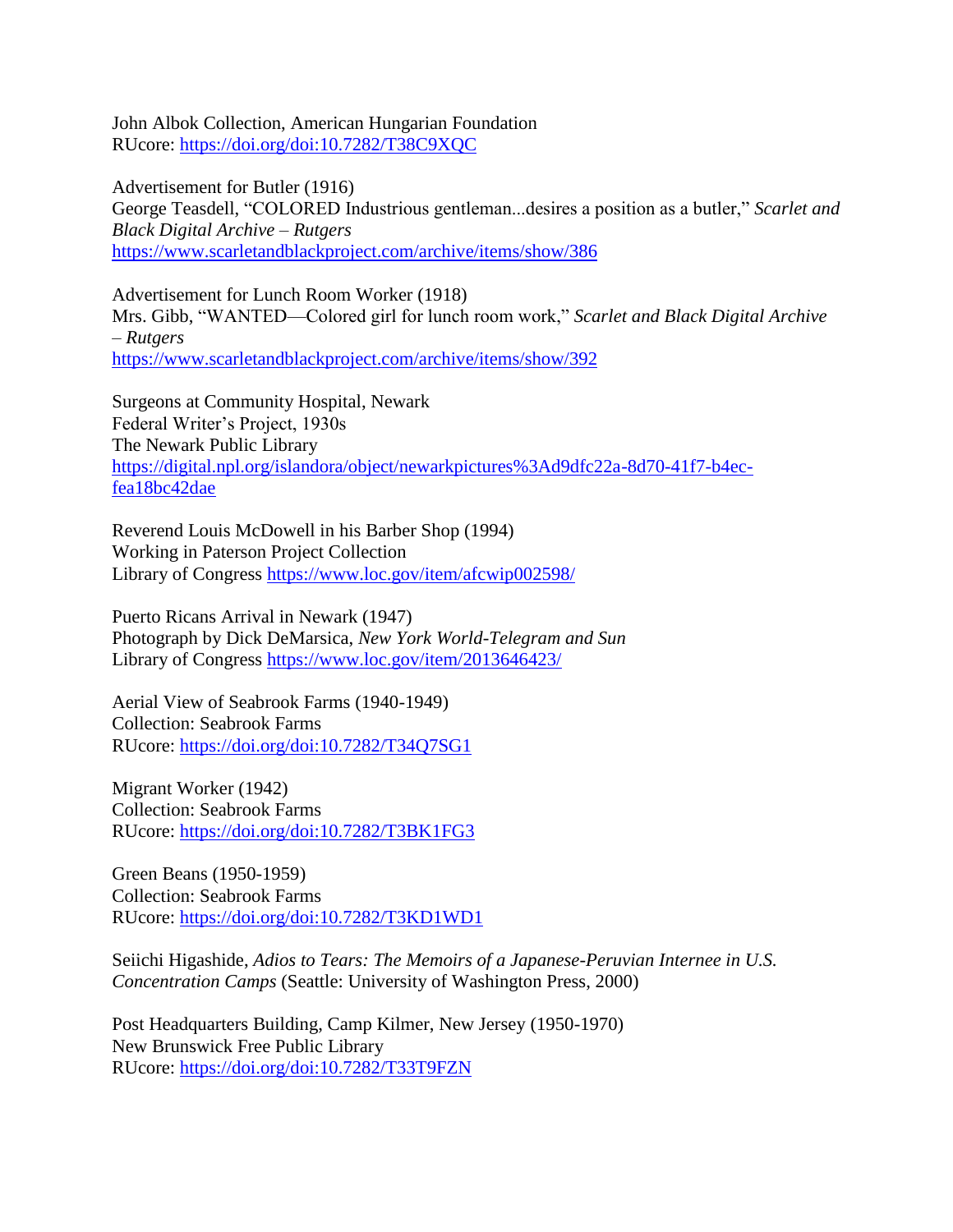Harrison E. Salisbury, "Hungarian Refugees Blend Easily into U.S. Way of Life: 23-Year-Old Heroine has Become a Model Housewife," *The New York Times* (March 24, 1957)

Cuban Festival *La Tribuna* Photograph Collection, The Newark Public Library <https://digital.npl.org/islandora/object/latribuna%3Abc77db95-398a-4d07-96b3-01aa9892ebc0>

Sewing Machine Operators at VBF Trim Company (1994) Working in Paterson Project Collection Library of Congress <https://www.loc.gov/item/afcwip001223/>

Maria C. Sevillano of Ecuador, Seaming and Cleaning Fabric (1997) NJ Headwear Corporation, Jersey City American Labor Museum/Botto House National Landmark Collection RUcore: <https://doi.org/doi:10.7282/T37H1KS5>

Marino Nunez of Dominican Republic, Attaching Label (1997) NJ Headwear Corporation, Jersey City American Labor Museum/Botto House National Landmark Collection RUcore: <https://doi.org/doi:10.7282/T30R9QMV>

Immigration Bill Signing, Liberty Island, New York (October 3, 1965) Photo by Yoichi Okamoto LBJ Library<http://www.lbjlibrary.net/collections/photo-archive.html>

Dress Shop, Elsa's Wholesale & Retail (1994) Working in Paterson Project Collection Library of Congress <https://www.loc.gov/item/afcwip001774/>

Andean Musicians (1988) *La Tribuna* Photograph Collection, The Newark Public Library <https://digital.npl.org/islandora/object/latribuna%3Aae504b89-29e4-4a66-90f5-69a1f274c595>

Fruit Stand, Railroad Avenue Market (1994) Working in Paterson Project Collection Library of Congress <https://www.loc.gov/item/afcwip001347/>

Noche de Gala con las orquestras Tito Puente y Mon Rivera (May 28, 1977) Newark Posters Collection, The Newark Public Library [https://digital.npl.org/islandora/object/newarkposters%3A9480ca93-6d10-49ac-8933-](https://digital.npl.org/islandora/object/newarkposters%3A9480ca93-6d10-49ac-8933-018e9b8041a7) [018e9b8041a7](https://digital.npl.org/islandora/object/newarkposters%3A9480ca93-6d10-49ac-8933-018e9b8041a7)

Somos Puertorriqueños y Estamos Despertando – Unión Estudiantil Boricua Puerto Rican Student Union Amilkar Velez-Lopez Papers, The Newark Public Library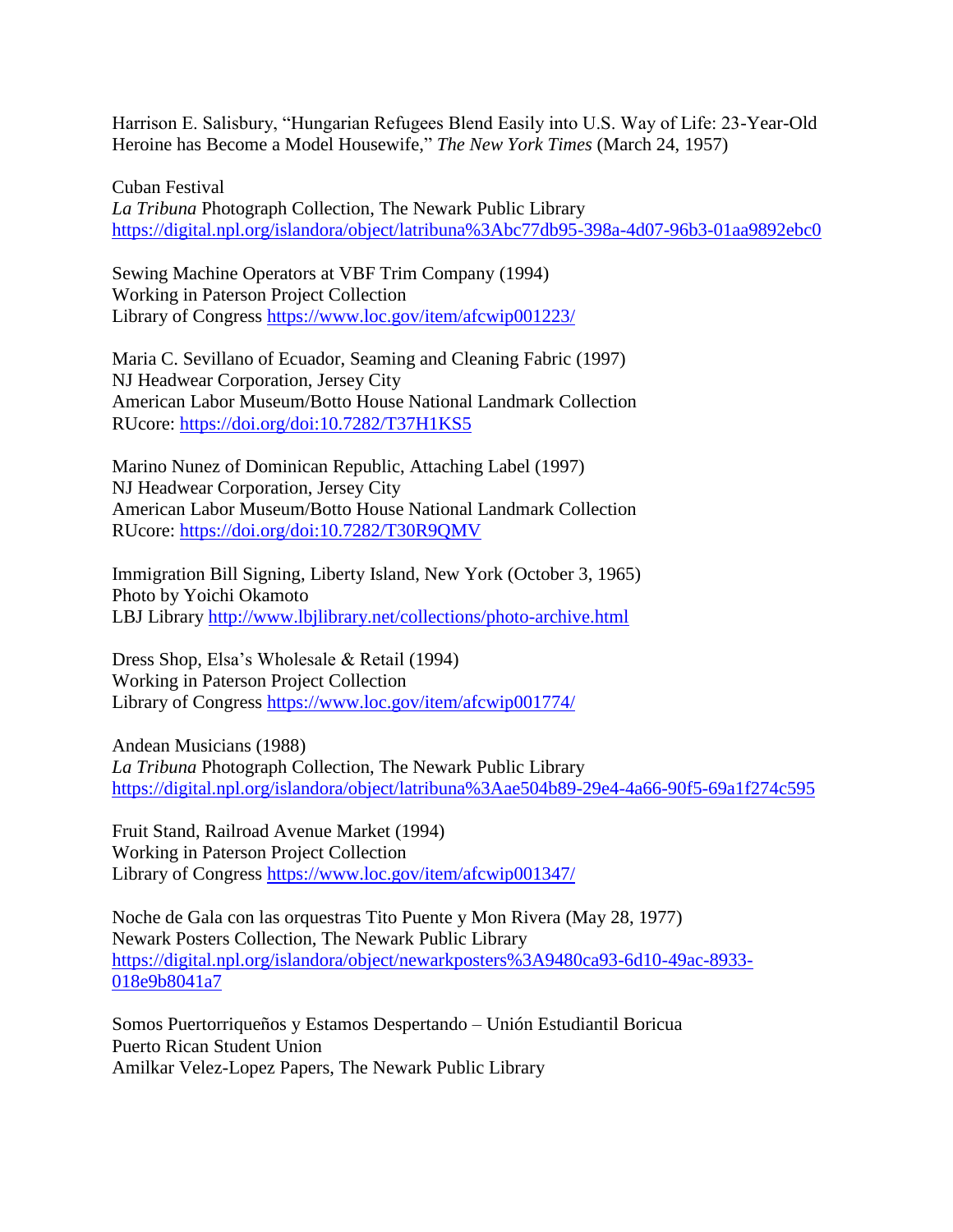[https://digital.npl.org/islandora/object/velez-lopez%3Ae52f54bf-2c72-4682-b97c-](https://digital.npl.org/islandora/object/velez-lopez%3Ae52f54bf-2c72-4682-b97c-6133c3ba90b7#page/1/mode/2up)[6133c3ba90b7#page/1/mode/2up](https://digital.npl.org/islandora/object/velez-lopez%3Ae52f54bf-2c72-4682-b97c-6133c3ba90b7#page/1/mode/2up)

Puerto Rican Organization, Rutgers University-Newark (1971)

Puerto Rican Organization, Rutgers University-Newark (1972)

Last-minute Preparations at Livingston College (1969)

Maria Arroyo Canino, Associate Professor and Chair, Department of Puerto Rican Studies Livingston College Yearbook, *The Rock* (1978) Special Collections and University Archives, Rutgers University Libraries <https://rucore.libraries.rutgers.edu/rutgers-lib/42899/>

Maria Arroyo Canino in Lucy Stone Hall for 40th Anniversary of Founding of Department of Puerto Rican Studies, Rutgers University (2013)

"Blacks and Puerto Ricans Present Demands" Rutgers College Yearbook, *Scarlet Letter* (1971) Special Collections and University Archives, Rutgers University Libraries

Mercedes Valle (2016) Photograph by Nick Romanenko Rutgers Oral History Archives [\(https://oralhistory.rutgers.edu/\)](https://oralhistory.rutgers.edu/)

ASPIRA of NJ Information Folder (1991-1992) ASPIRA, Inc. of New Jersey Records, The Newark Public Library [https://digital.npl.org/islandora/object/aspira%3A869ace30-fdf7-460d-af11](https://digital.npl.org/islandora/object/aspira%3A869ace30-fdf7-460d-af11-fff6c44622f5#page/1/mode/2up) [fff6c44622f5#page/1/mode/2up](https://digital.npl.org/islandora/object/aspira%3A869ace30-fdf7-460d-af11-fff6c44622f5#page/1/mode/2up)

Rutgers University Puerto Rican Alumni with Professor Emerita Asela Laguna (2016)

Map of Atlantic City (1900) Library of Congress <https://www.loc.gov/item/76693066/>

Map of Asbury Park (1881) Library of Congress<https://www.loc.gov/item/82690622/>

East Indian Women, Men, and Children in Trinidad (1890) Photograph by Felix Morin DeGolyer Library, Southern Methodist University <https://commons.wikimedia.org/w/index.php?curid=53440284>

Kokila Bahadur Gaiutra Bahadur Fellowship Project, South Asian American Digital Archive (SAADA)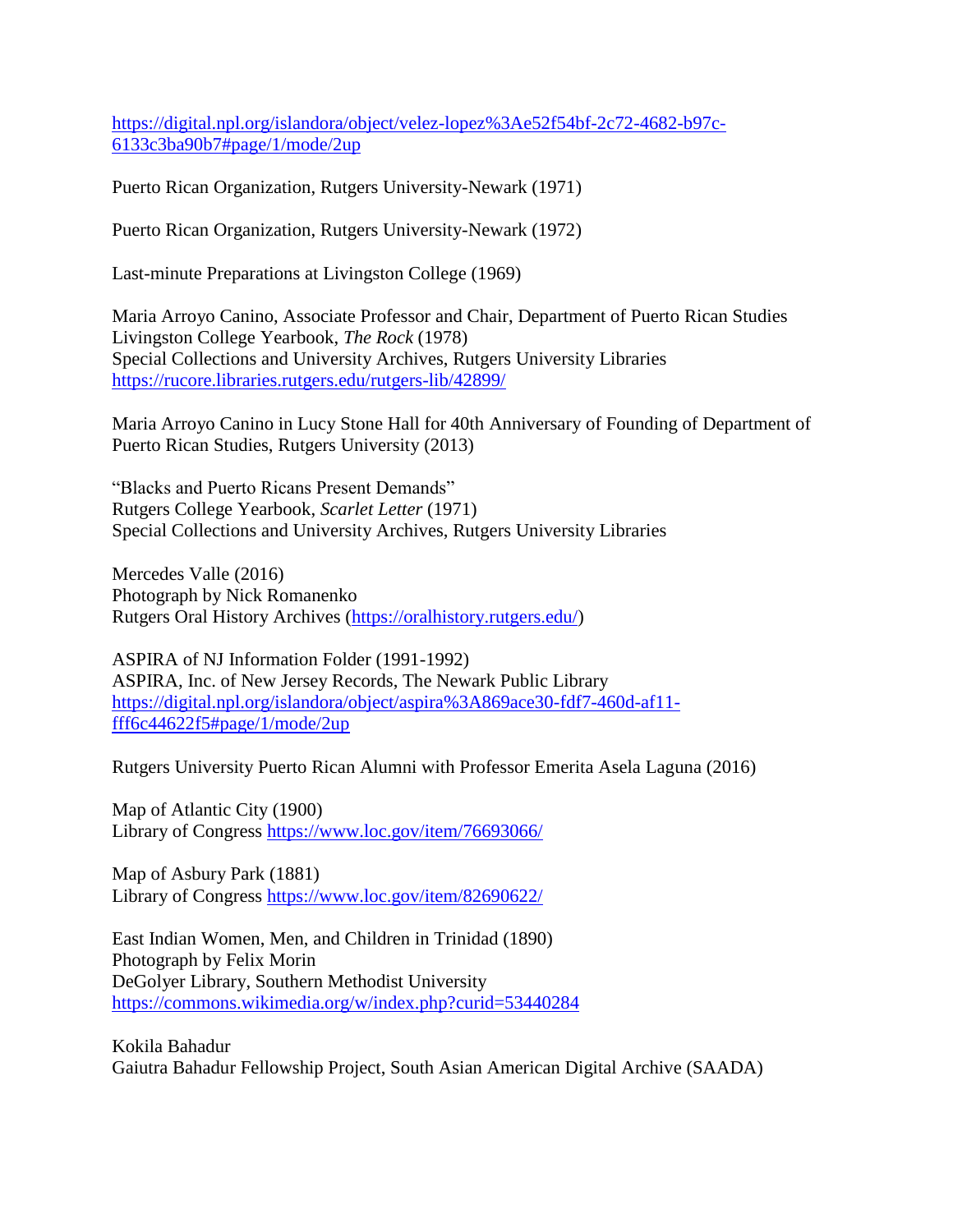[https://www.saada.org/browse/collection/gaiutra-bahadur-fellowship-project/subject/kokila](https://www.saada.org/browse/collection/gaiutra-bahadur-fellowship-project/subject/kokila-bahadur)[bahadur](https://www.saada.org/browse/collection/gaiutra-bahadur-fellowship-project/subject/kokila-bahadur)

Sharda Badri First Days Project, South Asian American Digital Archive (SAADA) <https://firstdays.saada.org/story/sharda-badri>

India Square, Jersey City (2010) Jim.henderson, CC0, via Wikimedia Commons [https://commons.wikimedia.org/wiki/File:India\\_Square\\_JC\\_jeh.JPG](https://commons.wikimedia.org/wiki/File:India_Square_JC_jeh.JPG)

Indian Bride Wearing Indian Bridal Outfit Photography by Chirali Thakkar - Fine Art Production <https://unsplash.com/@amishthakkar>

Indian Bride Wearing Indian Gold Jewelry Photography by Amish Thakkar - Fine Art Production <https://unsplash.com/@amishthakkar>

Diwali Mela at Garden State Convention Center (2014) ISKCON of Central New Jersey <https://www.flickr.com/photos/iskconnj/15407758407/in/photostream/>

*Little India* (August 2017) <https://littleindia.com/>

Elegant Affairs (elegantaffairs.com) <https://www.instagram.com/elegant.affairs/>

S. Mitra Kalita, *Suburban Sahibs: Three Immigrant Families and Their Passage from India to America* (New Brunswick: Rutgers University Press, 2003)

San Rocco Procession (1994) Working in Paterson Project Collection Library of Congress <https://www.loc.gov/item/afcwip000732/>

Woman at Railroad Avenue Market (1994) Working in Paterson Project Collection Library of Congress <https://www.loc.gov/item/afcwip001370/>

"Rainbow Market" Sign at Railroad Avenue Market (1994) Working in Paterson Project Collection Library of Congress <https://www.loc.gov/item/afcwip001357/>

Family of Nanticoke Lenni Lenape Descent (2016)